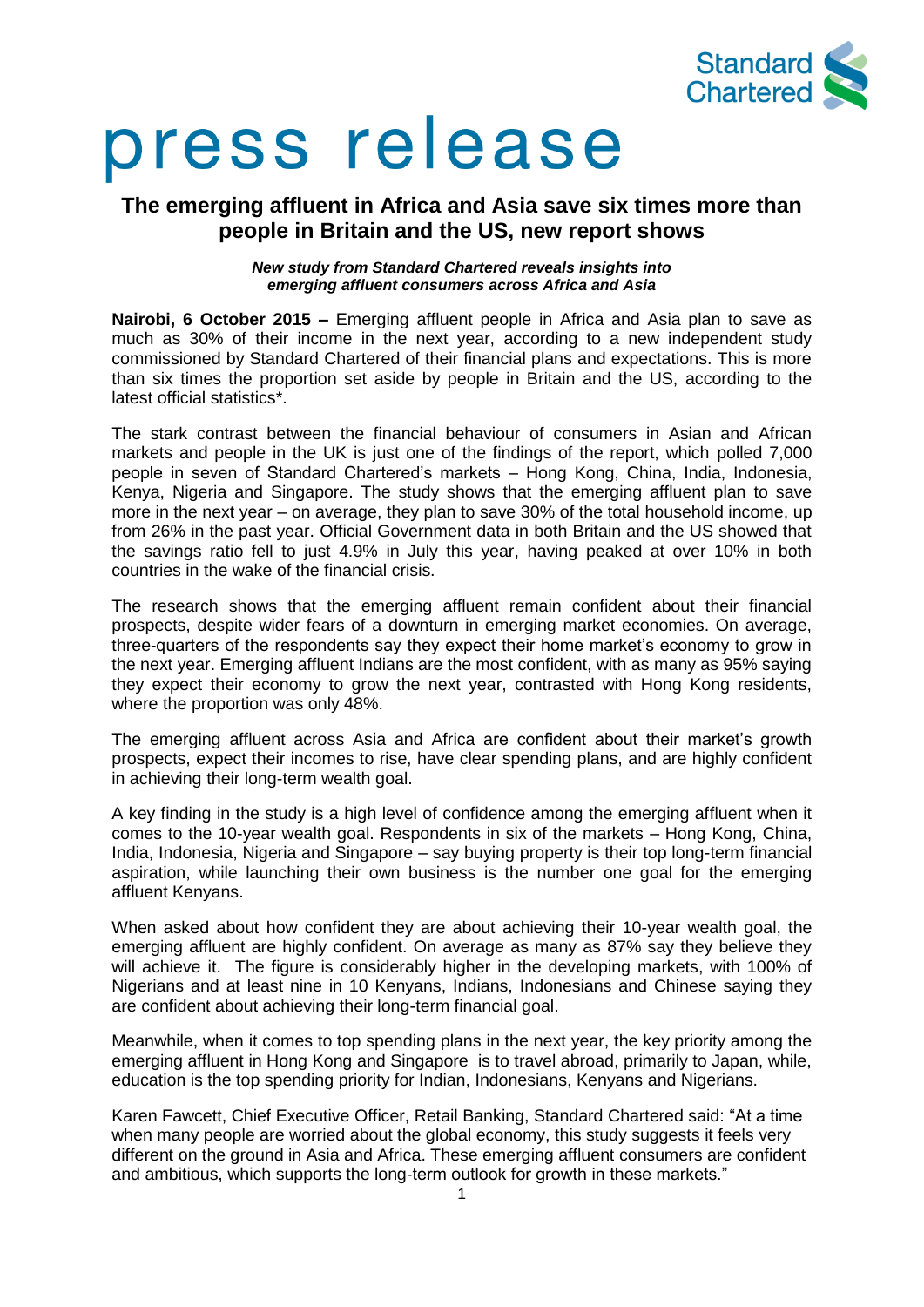### **Other findings**

**The majority are optimistic about growth:** on average, 75% of the emerging affluent say they expect their home market's economy to grow in the next year. At 95%, the emerging affluent Indians are the most confident. By contrast, 48% of Hong Kongers are confident.

**Most expect their incomes to rise:** on average, 65% of the emerging affluent have seen their household disposable income rise in the past year. The trend is set to continue: an average 72% expect their incomes to rise in the next year. The figure is far higher in Nigeria (88%), India (88%) and Indonesia (82%).

**As incomes rise, savings will increase:** the emerging affluent plan to save more in the next year. On average, they plan to save 30% of the total household income, up from 26% in the past year. By comparison to Western economies, this is more than six times the proportion set aside by people in Britain and the US, according to the latest official statistics\*. Official Government data in both Britain and the US showed that the savings ratio fell to just 4.9% in July this year, having peaked at over 10% in both countries in the wake of the financial crisis.

# **Spending patterns will change**

- Short-term: the emerging affluent in Hong Kong and Singapore have different shortterm spending priorities to their counterparts in the developing markets, with overseas travel topping the list. By contrast, the emerging affluent in India, Indonesia, Kenya and Nigeria say children's education is their top spending priority in the next year
- Medium-term: in the next two to five years, buying a new property tops the list in six out of seven markets – China, Hong Kong, Indonesia, Kenya, Nigeria and Singapore

#### **Property ownership – who owns the most**

- One or more properties: 98% of the emerging affluent Chinese own property, while in Nigeria fewer than half (42% ) do
- Two properties: 39% of the emerging affluent Indians own two properties, while in Nigeria 8% do
- More than two properties: 18% of the emerging affluent Indonesians own more than two properties, while in Hong Kong 3% do

**Future property purchases:** appetite for buying property is strong in the medium-term, with nearly half of the emerging affluent planning to buy in the next two to five years, compared to just a quarter in the next year. The majority – on average 66% – plan to buy a home in the domestic market.

**Travel:** one in three plan to travel abroad in the next year and typically favour travelling to the US (26%) and Japan (26%). While it is not a key spending priority in the short-term, the emerging affluent in China, India, Indonesia and Nigeria say travelling abroad is a top three spending priority in the next two to five years.

# **--- ENDS ---**